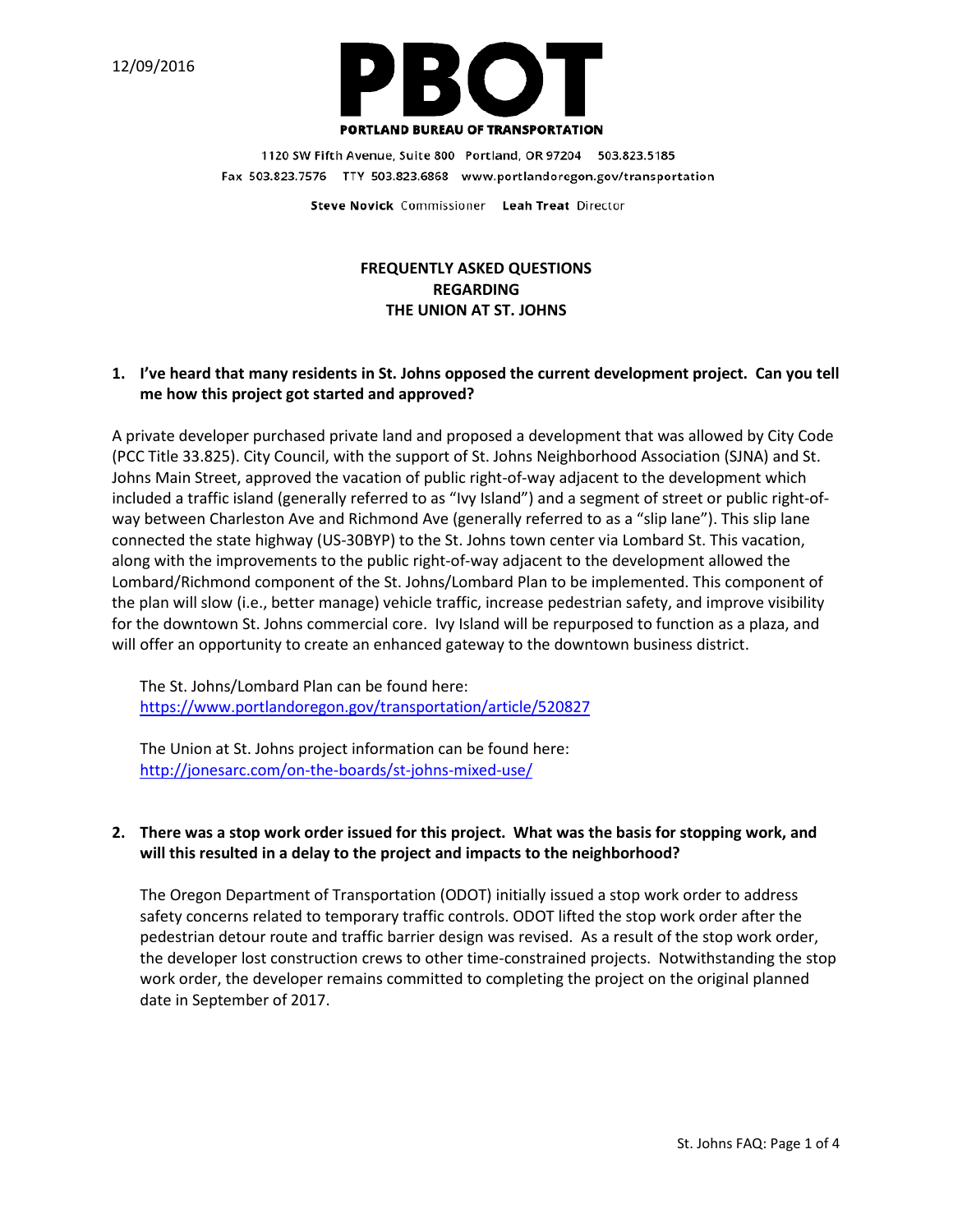### 12/09/2016

#### **3. Who can I contact to share my concerns about this project?**

For temporary traffic controls during construction:

- Email [pbotworkzone@portlandoregon.gov.](mailto:pbotworkzone@portlandoregon.gov)
- Use the PDX Reporter app available on smartphones.
- Use our web form at *<http://tinyurl.com/hetjvdx>*.

For site construction:

• Contact R&H Construction at 971.255.4592.

For work along the State Highway:

• Use "Ask ODOT" at [http://tinyurl.com/2lparo.](http://tinyurl.com/2lparo)

For permanent traffic controls:

• Use the web form at [http://tinyurl.com/hw2zsxq.](http://tinyurl.com/hw2zsxq)

For transportation planning or the St. Johns/Lombard plan:

• Use the web form at [http://tinyurl.com/jeljsuo.](http://tinyurl.com/jeljsuo)

### **4. I am confused about who is responsible for overseeing the details of this project; from permitting to traffic control plans to noise violations. Is it ODOT, PBOT, or another bureau within the City?**

There are many agencies involved with different elements of this project. For reference, please note the following:

- On-site building activity, including the actual construction of the building on private property, is regulated, permitted, and inspected by the City of Portland Bureau of Development Services (BDS, [https://www.portlandoregon.gov/bds/\)](https://www.portlandoregon.gov/bds/).
- PBOT oversees the public improvements including the new street improvement and signal improvement. PBOT also oversees the required traffic control plan during construction.
- ODOT is involved in the review of the signal timing and any activity, including sign placement and construction alongside US-30BYP, which fronts the east side of the project.

## **5. I live and work in the area but never hear from anyone (the developer, the City or other government entity) about progress made or planned delays. Can you tell me who in St. Johns is receiving regular updates – and why can't you provide regular updates neighborhood-wide?**

This project is a private project controlled principally by the developer under contract with a private general contractor. Because neither the City nor the State controls the schedule, neither can give regular updates on their behalf. You may contact the general contractor, R&H Construction, at 971.255.4592 to ask additional questions or to share your ongoing concerns.

PBOT will provide updates to this FAQ as needed and will share this information directly with the SJNA, the Office of the Mayor, City of Portland, the Office of Oregon State Representative Tina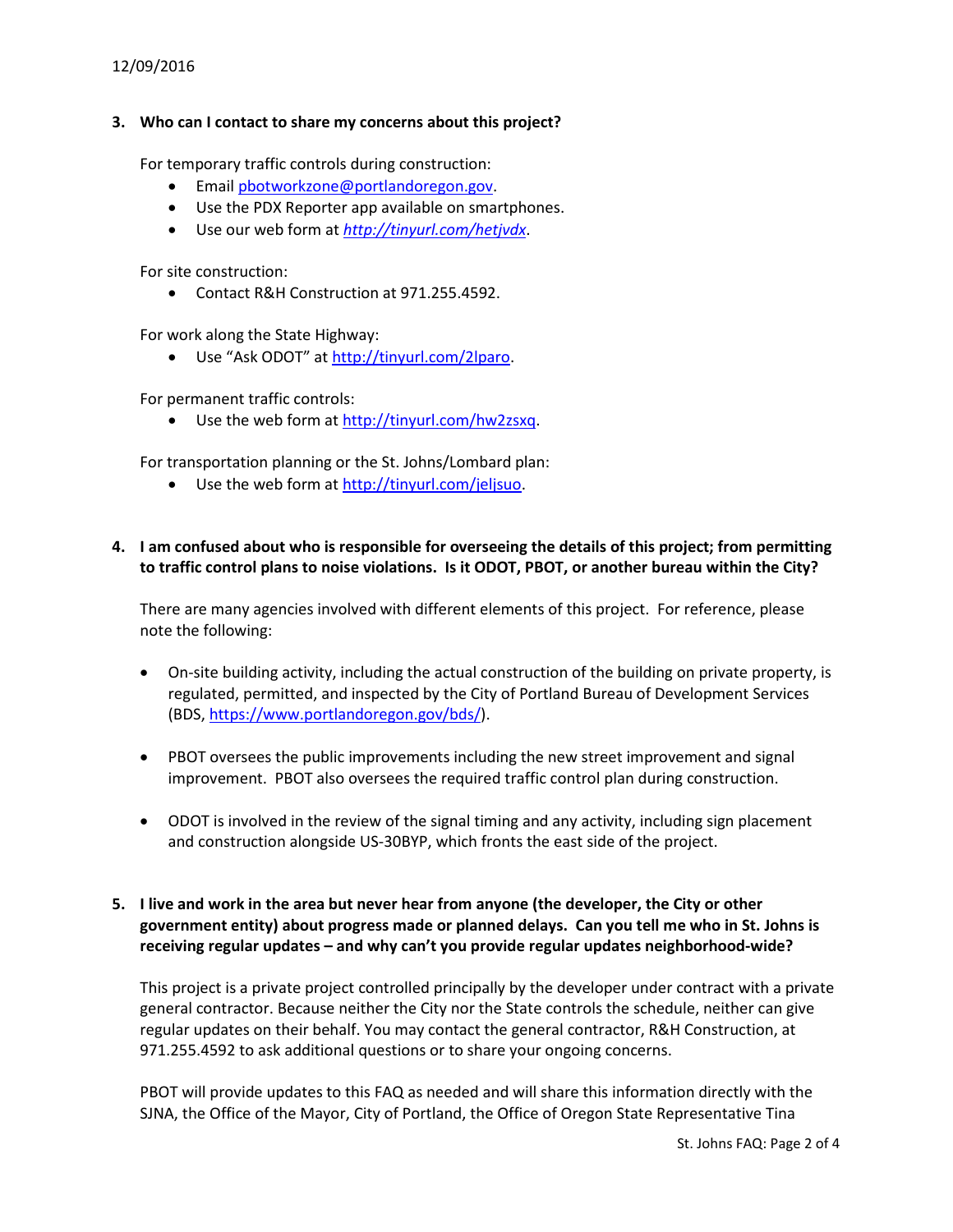Kotek, and other businesses and residents who've requested updates when available. If you'd like to get involved and share your concerns, we recommend contacting SJNA [\(http://stjohnspdx.org/\)](http://stjohnspdx.org/) and the St. Johns Business District Boosters [\(http://stjohnsboosters.org/\)](http://stjohnsboosters.org/).

**6. Pedestrians, cyclists, and motorists are all being impacted by construction. Given the City's new guidelines seeking to limit the closure of sidewalks and bike lanes during construction, why is this construction site allowed to close our much needed travel routes?**

A Transportation Management Plan (TMP) was created to ensure and document conformance to PBOT's policy [\(https://www.portlandoregon.gov/citycode/article/595633\)](https://www.portlandoregon.gov/citycode/article/595633) requiring accommodations for pedestrians and cyclists in and around work zones. This plan was completed after considering input from the SJNA, ODOT and the developer and identifies the most practical solutions for managing traffic in and around the active work site.

While there may be opportunities to seek adjustments or corrections in the future, the current plan includes a pedestrian path that travels through the St. Johns Library parking lot and a marked crosswalk at N. Charleston that provides a safe accessible route around the current closure.

No bike lanes were closed as part of the current plan.

**7. Local businesses have been negatively impacted by the construction taking place in the St. Johns neighborhood. What is being done to compensate businesses for lost revenue and what is being done to help these businesses stay open during construction?**

PBOT does not provide remuneration to businesses who indicate they lost revenue as a result of a permitted construction project that also impacts the public right-of-way.

However, to help ensure that local residents and visitors to St. Johns are aware that area businesses are open during construction of the N. Lombard Project, motorist service signs will be installed in and around the construction zone in conformance with ODOT Sign Policy, i.e., "BUSINESS ACCESS – SHOPPING, FOOD, THEATRE" with directional arrows.

PBOT is investigating other options for lessening the impacts to affected businesses, such as sidewalk café fee waiver and promotional activities to let the public know businesses are open. See <http://tinyurl.com/gtgpb5y> for more information on sidewalk café permits.

## **8. Will there be any opportunities in the future for residents and business owners to provide additional feedback on the status and goals of this construction project?**

The public process for the N. Lombard construction project is closed and construction has begun. If residents and business owners wish to communicate with the developer regarding timeline issues relating to construction, we encourage them to contact the general contractor, R&H Construction, at 971.255.4592.